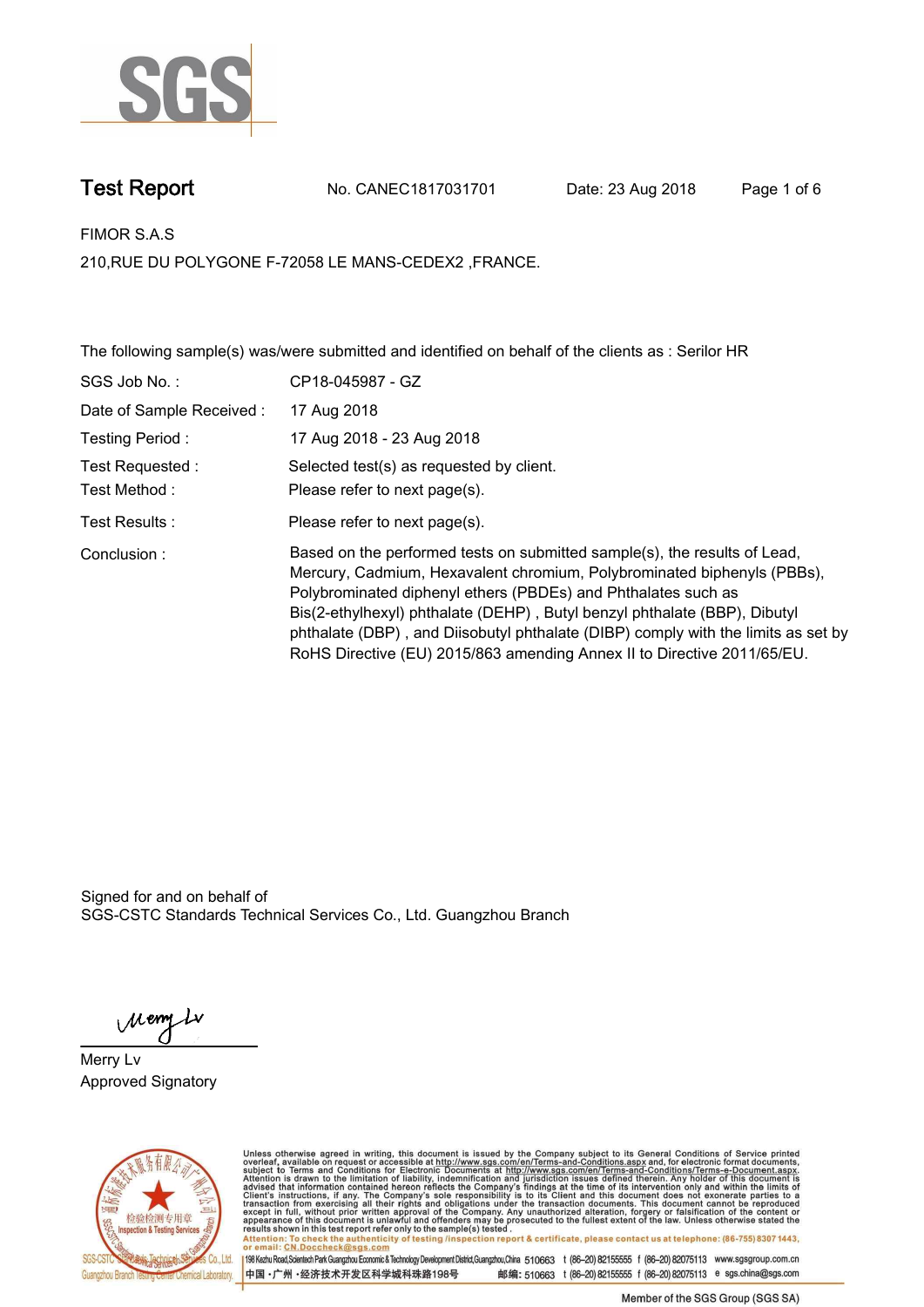

**Test Report. No. CANEC1817031701 Date: 23 Aug 2018. Page 2 of 6.**

**Test Results :.**

**Test Part Description :.**

| Specimen No.    | SGS Sample ID    | <b>Description</b>               |
|-----------------|------------------|----------------------------------|
| SN <sub>1</sub> | CAN18-170317.001 | White material w/ black printing |

**Remarks :.(1) 1 mg/kg = 1 ppm = 0.0001%.**

**(2) MDL = Method Detection Limit.**

**(3) ND = Not Detected ( < MDL ).**

**(4) "-" = Not Regulated.**

## **RoHS Directive (EU) 2015/863 amending Annex II to Directive 2011/65/EU.**

**Test Method :. With reference to IEC 62321-4:2013+A1:2017, IEC 62321-5:2013, IEC 62321-7-2:2017 , IEC 62321-6:2015 and IEC 62321-8:2017, analyzed by ICP-OES , UV-Vis and GC-MS ..**

| Test Item(s)               | <u>Limit</u> | <u>Unit</u> | <b>MDL</b>               | 001       |
|----------------------------|--------------|-------------|--------------------------|-----------|
| Cadmium (Cd)               | 100          | mg/kg       | $\overline{2}$           | <b>ND</b> |
| Lead (Pb)                  | 1,000        | mg/kg       | $\overline{c}$           | <b>ND</b> |
| Mercury (Hg)               | 1,000        | mg/kg       | 2                        | <b>ND</b> |
| Hexavalent Chromium (CrVI) | 1,000        | mg/kg       | 8                        | <b>ND</b> |
| Sum of PBBs                | 1,000        | mg/kg       | $\overline{\phantom{a}}$ | <b>ND</b> |
| Monobromobiphenyl          |              | mg/kg       | 5                        | <b>ND</b> |
| Dibromobiphenyl            | -            | mg/kg       | 5                        | <b>ND</b> |
| Tribromobiphenyl           | -            | mg/kg       | 5                        | <b>ND</b> |
| Tetrabromobiphenyl         |              | mg/kg       | 5                        | <b>ND</b> |
| Pentabromobiphenyl         | -            | mg/kg       | 5                        | <b>ND</b> |
| Hexabromobiphenyl          |              | mg/kg       | 5                        | ND        |
| Heptabromobiphenyl         | -            | mg/kg       | 5                        | <b>ND</b> |
| Octabromobiphenyl          |              | mg/kg       | 5                        | <b>ND</b> |
| Nonabromobiphenyl          |              | mg/kg       | 5                        | <b>ND</b> |
| Decabromobiphenyl          |              | mg/kg       | 5                        | <b>ND</b> |
| Sum of PBDEs               | 1,000        | mg/kg       | $\overline{\phantom{a}}$ | <b>ND</b> |
| Monobromodiphenyl ether    |              | mg/kg       | 5                        | <b>ND</b> |
| Dibromodiphenyl ether      | -            | mg/kg       | 5                        | <b>ND</b> |
| Tribromodiphenyl ether     | -            | mg/kg       | 5                        | <b>ND</b> |
| Tetrabromodiphenyl ether   |              | mg/kg       | 5                        | <b>ND</b> |
| Pentabromodiphenyl ether   |              | mg/kg       | 5                        | <b>ND</b> |
|                            |              |             |                          |           |



Unless otherwise agreed in writing, this document is issued by the Company subject to its General Conditions of Service printed<br>overleaf, available on request or accessible at http://www.sgs.com/en/Terms-and-Conditions.asp Attention: To check the authenticity of testing /inspection report & certificate, please contact us at telephone: (86-755) 8307 1443,<br>Attention: To check the authenticity of testing /inspection report & certificate, please

198 Kezhu Road,Scientech Park Guangzhou Economic & Technology Development District,Guangzhou,China 510663 t (86-20) 82155555 f (86-20) 82075113 www.sgsgroup.com.cn

邮编: 510663 t (86-20) 82155555 f (86-20) 82075113 e sgs.china@sgs.com 中国·广州·经济技术开发区科学城科珠路198号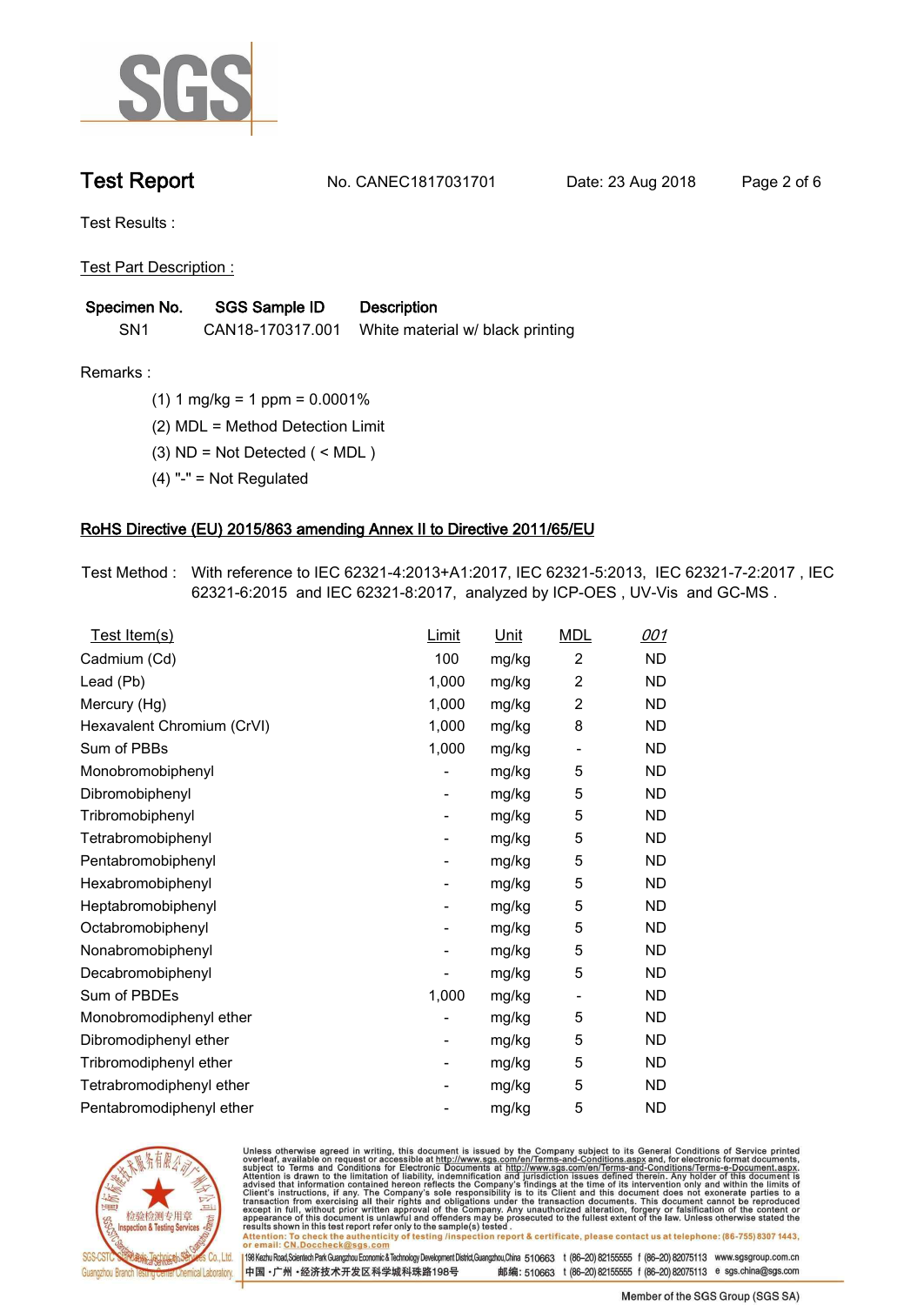

| <b>Test Report</b>                  | No. CANEC1817031701      |             | Date: 23 Aug 2018 |            | Page 3 of 6 |
|-------------------------------------|--------------------------|-------------|-------------------|------------|-------------|
| Test Item(s)                        | Limit                    | <u>Unit</u> | <b>MDL</b>        | <u>001</u> |             |
| Hexabromodiphenyl ether             | -                        | mg/kg       | 5                 | ND.        |             |
| Heptabromodiphenyl ether            | ۰                        | mg/kg       | 5                 | ND.        |             |
| Octabromodiphenyl ether             | $\overline{\phantom{a}}$ | mg/kg       | 5                 | ND.        |             |
| Nonabromodiphenyl ether             | -                        | mg/kg       | 5                 | ND.        |             |
| Decabromodiphenyl ether             | -                        | mg/kg       | 5                 | ND         |             |
| Dibutyl phthalate (DBP)             | 1000                     | mg/kg       | 50                | ND.        |             |
| Butyl benzyl phthalate (BBP)        | 1000                     | mg/kg       | 50                | ND.        |             |
| Bis (2-ethylhexyl) phthalate (DEHP) | 1000                     | mg/kg       | 50                | ND.        |             |
| Diisobutyl Phthalates (DIBP)        | 1000                     | mg/kg       | 50                | ND         |             |

**Notes :.**

**(1) The maximum permissible limit is quoted from RoHS Directive (EU) 2015/863.IEC 62321 series is equivalent to EN 62321 series** 

**http://www.cenelec.eu/dyn/www/f?p=104:30:1742232870351101::::FSP\_ORG\_ID,FSP\_LANG\_ID:12586 37,25.**



Unless otherwise agreed in writing, this document is issued by the Company subject to its General Conditions of Service printed<br>overleaf, available on request or accessible at http://www.sgs.com/en/Terms-and-Conditions.asp results shown in this test report refer only to the sample(s) tested .<br>Attention: To check the authenticity of testing /inspection report & certificate, please contact us at telephone: (86-755) 8307 1443,<br>or email: <u>CN.Doc</u>

198 Kezhu Road,Scientech Park Guangzhou Economic & Technology Development District,Guangzhou,China 510663 t (86-20) 82155555 f (86-20) 82075113 www.sgsgroup.com.cn 中国·广州·经济技术开发区科学城科珠路198号 邮编: 510663 t (86-20) 82155555 f (86-20) 82075113 e sgs.china@sgs.com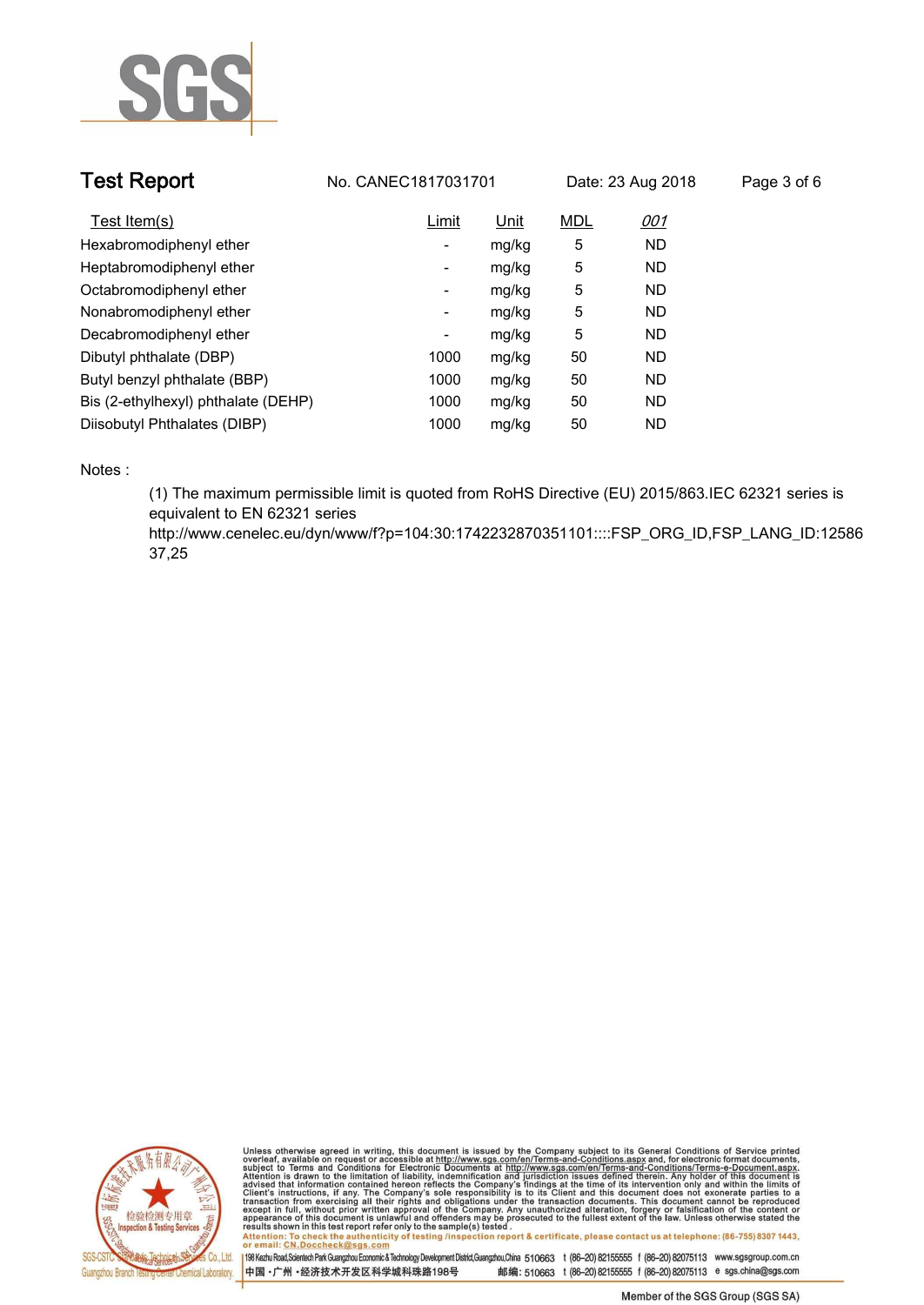

**Test Report. No. CANEC1817031701** Date: 23 Aug 2018. **Page 4 of 6.** 

# **ATTACHMENTS Pb/Cd/Hg/Cr6+/PBBs/PBDEs Testing Flow Chart**

- **1)** Name of the person who made testing: **Edith Zhang / Sunny Hu**
- **2)** Name of the person in charge of testing: **Bella Wang / Qiong Liu**
- **3) These samples were dissolved totally by pre-conditioning method according to below flow chart.**

**(Cr6+ and PBBs/PBDEs test method excluded).**





Unless otherwise agreed in writing, this document is issued by the Company subject to its General Conditions of Service printed<br>overleaf, available on request or accessible at http://www.sgs.com/en/Terms-and-Conditions.asp

resuns shown in this test report refer only to the sample(s) tested .<br>Attention: To check the authenticity of testing /inspection report & certificate, please contact us at telephone: (86-755) 8307 1443,<br>or email: <u>CN.Docc</u>

198 Kezhu Road,Scientech Park Guangzhou Economic & Technology Development District,Guangzhou,China 510663 t (86-20) 82155555 f (86-20) 82075113 www.sgsgroup.com.cn 邮编: 510663 t (86-20) 82155555 f (86-20) 82075113 e sgs.china@sgs.com 中国·广州·经济技术开发区科学城科珠路198号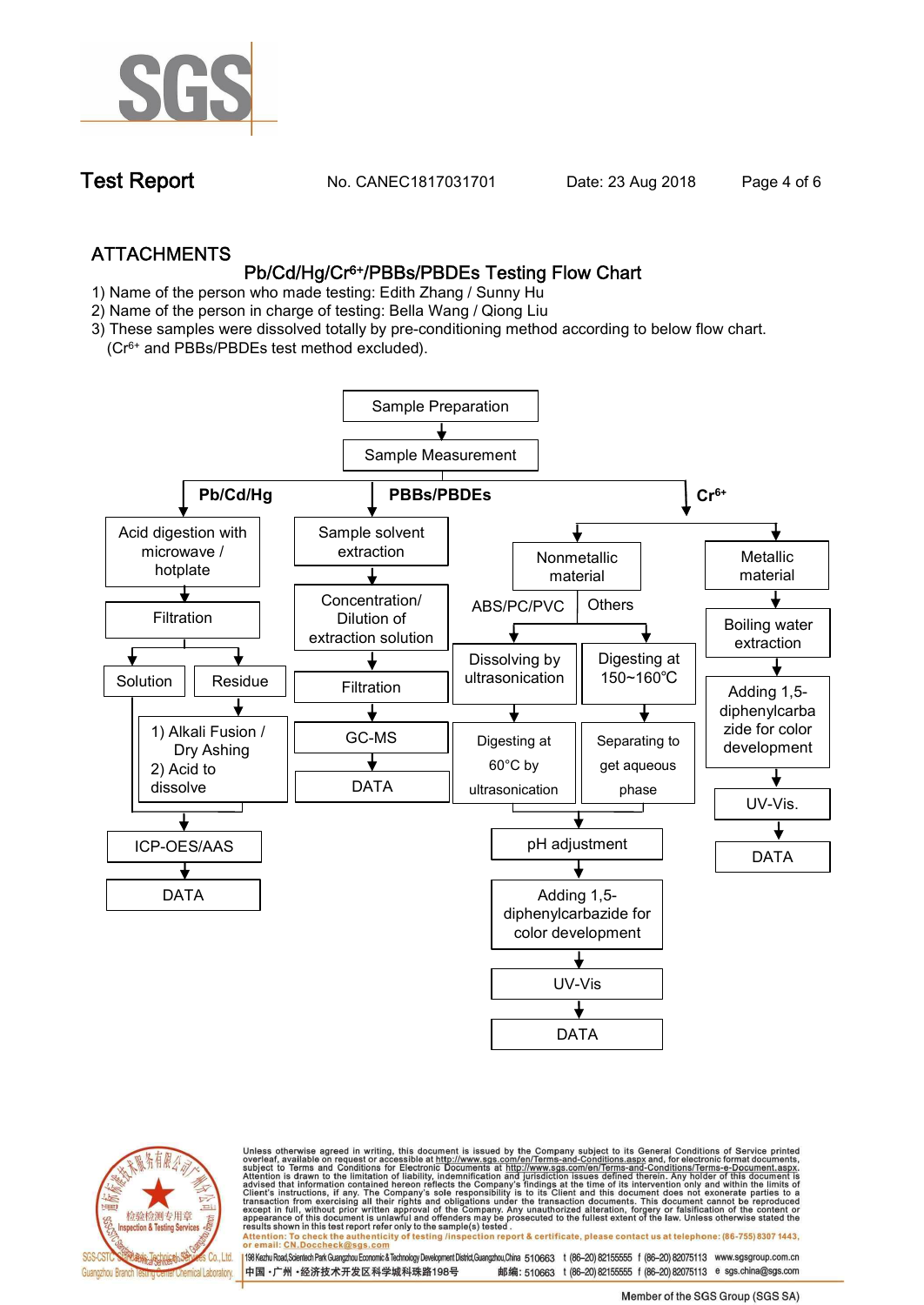

**Test Report. No. CANEC1817031701 Date: 23 Aug 2018. Page 5 of 6.**

**ATTACHMENTS**<br>Phthalates Testing Flow Chart<br>1) Name of the person who made testing: Sunny Hu

**2) Name of the person in charge of testing: Qiong Liu**





Unless otherwise agreed in writing, this document is issued by the Company subject to its General Conditions of Service printed<br>overleaf, available on request or accessible at http://www.sgs.com/en/Terms-and-Conditions.asp results shown in this test report refer only to the sample(s) tested .<br>Attention: To check the authenticity of testing /inspection report & certificate, please contact us at telephone: (86-755) 8307 1443,<br>or email: <u>CN.Doc</u>

198 Kezhu Road,Scientech Park Guangzhou Economic & Technology Development District,Guangzhou,China 510663 t (86-20) 82155555 f (86-20) 82075113 www.sgsgroup.com.cn 中国·广州·经济技术开发区科学城科珠路198号 邮编: 510663 t (86-20) 82155555 f (86-20) 82075113 e sgs.china@sgs.com